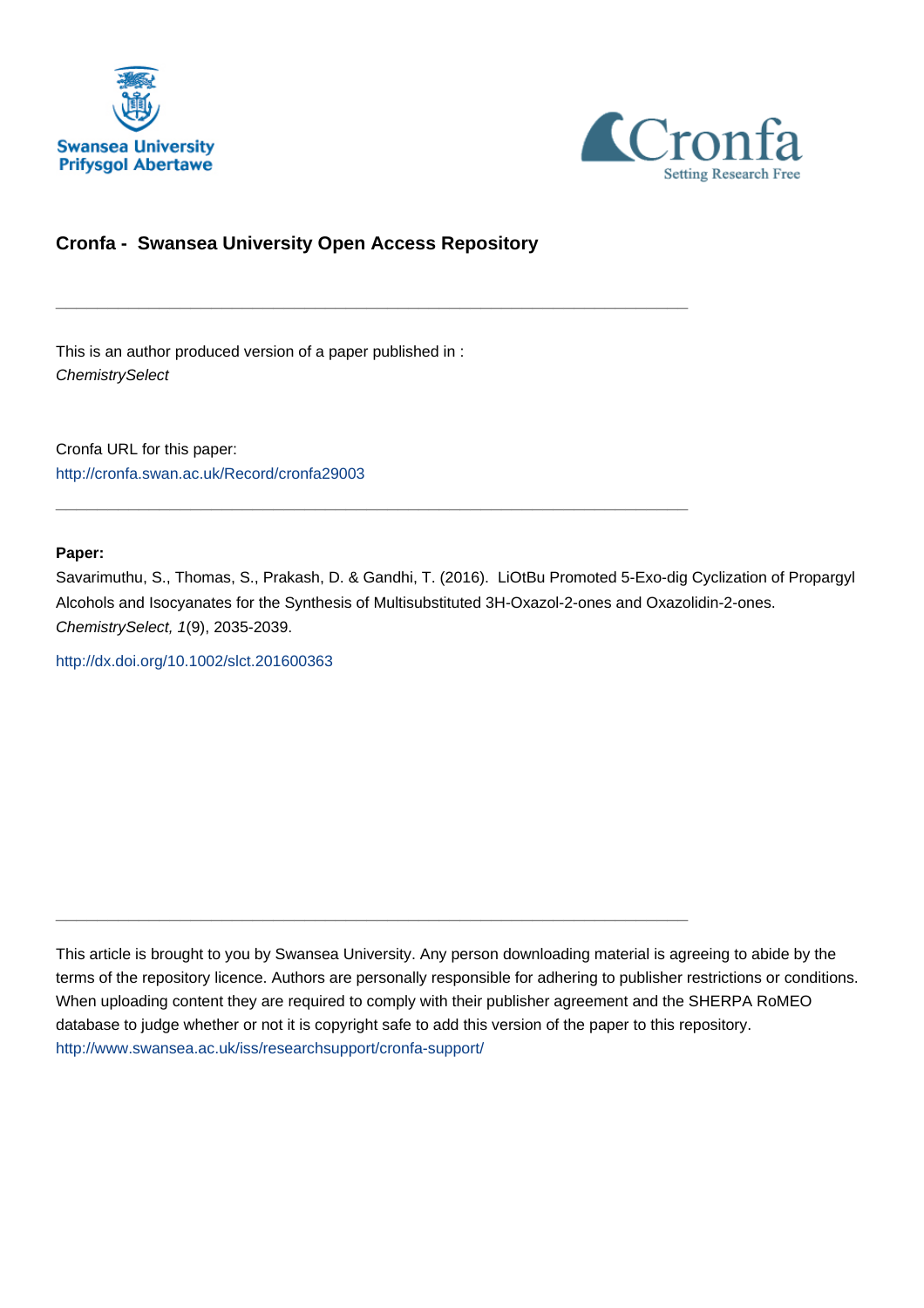# **LiO***t***Bu Promoted 5-***Exo***-dig Cyclization of Propargyl Alcohols and Isocyanates for the Synthesis of Multisubstituted 3***H***-Oxazol-2-ones and Oxazolidin-2-ones**

### S. Antony Savarimuthu,\**<sup>a</sup>*S. Augustine Thomas,*<sup>a</sup>*D.G. Leo Prakash*<sup>b</sup>* and Thirumanavelan Gandhi*<sup>c</sup>*

**Abstract:** This study presents an efficient procedure for synthesis of 3,4,5-trisubstituted 3*H*-oxazol-2-ones and 3,4-disubstituted (Z) oxazolidin-2-ones from substituted propargyl alcohols and aryl/alkyl isocyanates in the presence of LiO*t*Bu, a base, and DMF, a solvent. This one-step, low-cost and gram scale synthesis exhibits superior atom economy, good to excellent yields, enhanced substrate scope and, high functional group tolerance and uses column chromatography-free purifications. Further, a product containing bromo substituent was successfully examined for Suzuki coupling with a view to amplifying the complexity of the molecule. Finally, the three component (aniline, Di-tert-butyldicarbonate and propargyl alcohol) reaction was demonstrated to get the oxazolon-2-ones (3*H*oxazol-2-one and oxazolidin-2-one).

#### **Introduction**

Oxazolones are one of the significant structural motifs exemplified in both natural and non-natural products, and exhibits wide range of biological activities.<sup>[1]</sup> These heterocycles used as building blocks for various organic reactions.<sup>[2]</sup> especially by cycloaddition reactions in the area of natural product synthesis. Specifically, multi-substituted oxazolones such as 3*H*-oxazol-2 ones and oxazolidin-2-ones displays superior pharmaceutical properties such as excellent cardiotonic activity.<sup>[3]</sup> model compound for ring oxidation catalysed by aldehyde oxidase<sup>[4]</sup> and cyclooxygenase-2-inhibitors.[5] However, most of current synthetic procedures suffer from certain drawbacks such as toxic transition metal catalysts,<sup>[6]</sup> corrosive reagents,<sup>[5b,7]</sup> multistep reaction<sup>[1a,8]</sup> and harsh reaction conditions.<sup>[9]</sup> Owing to the above limitations, development of a simple and efficient methodology to synthesize 3*H*-oxazol-2-ones and oxazolidin-2-ones are highly desirable. Utilization of propargyl alcohols as a valuable intermediates are frequent in the synthesis of complex natural product with significant biological activity.<sup>[10]</sup>

Propargyl alcohols have been used in synthesis of heterocyclic compounds due to their concrete electrophilic<sup>[11]</sup> as

| Dr. S. Antony Savarimuthu, Dr. S. Augustine Thomas, Department      |
|---------------------------------------------------------------------|
| of Chemistry, St. Xavier's College (Autonomous), Tirunelveli, Tamil |
| Nadu-627 002. India                                                 |
| E-mail: antony smuthu@yahoo.com                                     |
|                                                                     |

```
[b] Dr. D.G. Leo Prakash, Materials Research Centre, College of
Engineering, Swansea University, Swansea SA2 8PP, UK
```
[c] Dr. Thirumanavelan Gandhi, Materials Chemistry Division, School of Advanced Sciences, VIT University, Vellore-632 014, India

Supporting information for this article is given via a link at the end of the document.((Please delete this text if not appropriate))

well as nucleophilic<sup>[12]</sup> nature. For instance, silver catalyzed<sup>[13]</sup>

incorporation of tertiary propargyl alcohols with pressurized gaseous carbon dioxide (electrophile) produced [1,3]dioxolan-2 ones. Compared to carbon dioxide, isocyanates<sup>[14]</sup> are very reactive and more effective electrophiles towards water, alcohols and amines and can also take part in Diels-Alder reactions. In the literature are found many heterocyclic syntheses, either from terminal primary propargyl alcohols<sup>[15]</sup> or tertiary propargyl alcohols;[16] however, their synthesis using internal secondary and primary propargyl alcohols is limited. Hence, it is proposed to synthesize heterocyclic compounds by the cross-coupling of internal propargyl alcohols with isocyanates through 5-*exo*-dig cyclization. This approach discloses a straightforward synthesis of 3,4,5-trisubstituted 3*H*-oxazol-2-ones and 3,4-disubstituted (Z) oxazolidin-2-ones from either internal secondary or primary propargyl alcohols with LiO*t*Bu as base and in DMF as solvent, and involves mostly simple room temperature reactions and superior atom economy.

#### **Results and Discussion**

As regards synthesis of multisubstituted 3*H*-oxazol-2-ones from propargyl alcohols, the method of arriving at the optimum reaction conditions is sketched in Table 1. The numerals 1, 2, 3 and 4 in Table 1 denote propargyl alcohols, isocyanates, noncyclized product and 3,4,5-trisubstituted 3*H*-oxazol-2-ones respectively.

Table 1. Study of optimum reaction conditions<sup>a</sup> Solvent base<br>N=C=O <u>(1 mmo**l)** –</u>N=C=O 2a<br><sub>1mmol</sub>  $rt, t$  $1a$ 1 mmol

|       |                                 |                                 |      | Jaa                |                            |
|-------|---------------------------------|---------------------------------|------|--------------------|----------------------------|
| Entry | Solvent                         | Base                            | t(h) | 3aa Yield $(\%)^a$ | 4aa Yield (%) <sup>a</sup> |
| 1     | CH <sub>2</sub> Cl <sub>2</sub> | DBU                             | 20   | 65                 | 8                          |
| 2     | CH <sub>2</sub> Cl <sub>2</sub> | DBN                             | 20   | 68                 | 14                         |
| 3     | THF                             | DBN                             | 20   | 55                 | 8                          |
| 4     | Dioxane                         | DBN                             | 20   | 45                 | 14                         |
| 5     | <b>DMF</b>                      | DBN                             | 1    | 0                  | 0                          |
| 6     | <b>ACN</b>                      | DBN                             | 10   | 15                 | 68                         |
| 7     | <b>DME</b>                      | DBN                             | 10   | 52                 | 10                         |
| 8     | CH <sub>2</sub> Cl <sub>2</sub> | DABCO                           | 20   | 15                 | 0                          |
| 9     | <b>DMF</b>                      | Na <sub>2</sub> CO <sub>3</sub> | 1    | 0                  | 0                          |
| 10    | <b>DMF</b>                      | $K_2CO_3$                       | 1    | 20                 | 0                          |
| 11    | THF                             | Cs <sub>2</sub> CO <sub>3</sub> | 1    | 30                 | 0                          |
| 12    | <b>DMF</b>                      | Cs <sub>2</sub> CO <sub>3</sub> | 1    | 70                 | 0                          |
| 13    | <b>DMF</b>                      | LIOH                            | 20   | 35                 | 45                         |
| 14    | <b>DMF</b>                      | <b>NaOH</b>                     | 20   | 30                 | 40                         |
| 15    | <b>DMF</b>                      | KOH                             | 20   | 20                 | 21                         |
| 16    | <b>DMF</b>                      | NaOCH <sub>3</sub>              | 15   | 0                  | 0                          |
| 17    | <b>DMF</b>                      | <b>NaOEt</b>                    | 15   | 25                 | 0                          |
| 18    | <b>DMF</b>                      | NaOtBu                          | 1    | 45                 | 0                          |
| 19    | <b>DMF</b>                      | KO <i>t</i> Bu                  | 1    | 40                 | 32                         |
| 20    | THF                             | LiO <i>t</i> Bu                 | 15   | 49                 | 27                         |
| 21    | DME                             | LiO <i>t</i> Bu                 | 5    | 41                 | 38                         |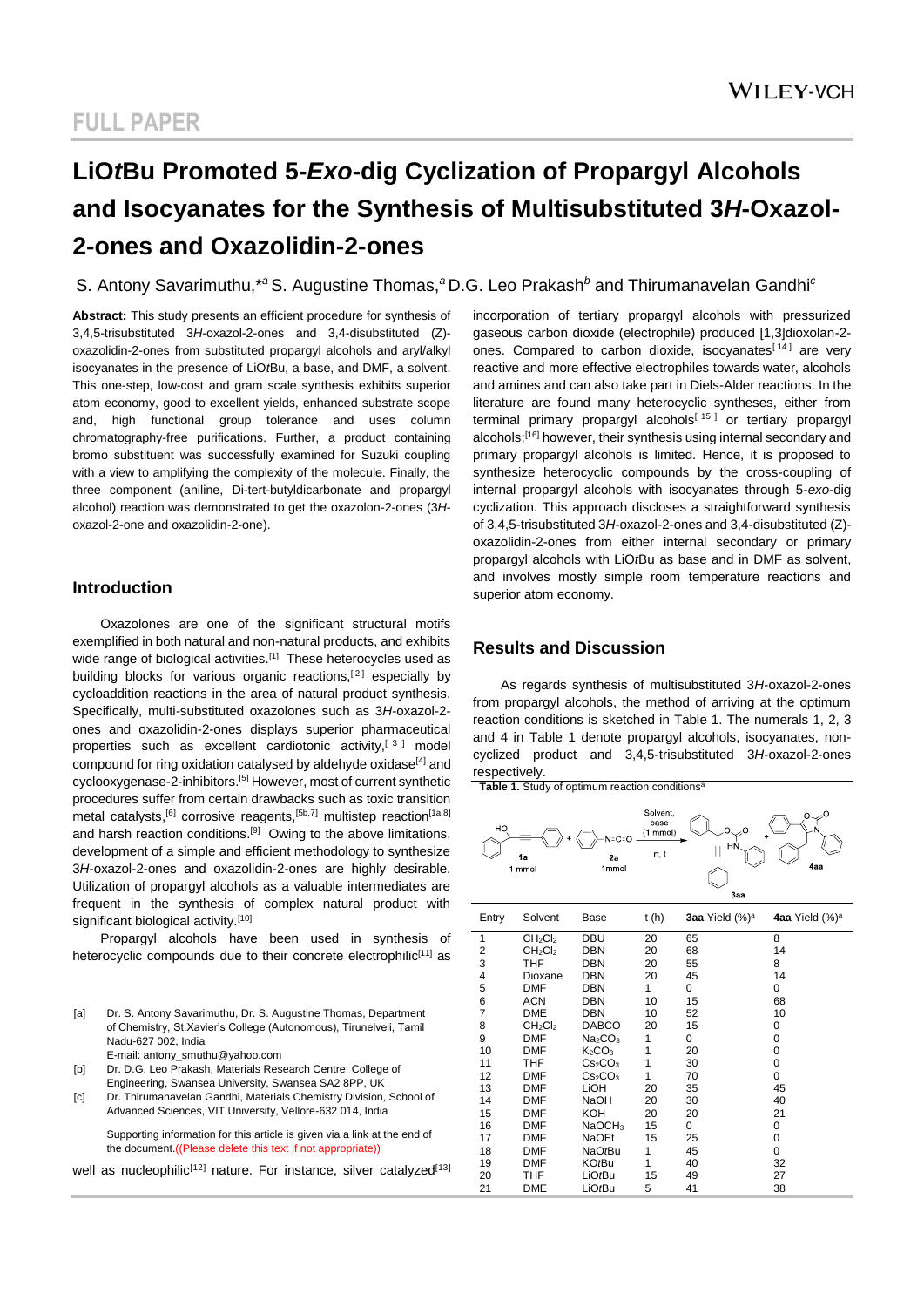### **WILEY-VCH**

# **FULL PAPER**

| <b>DMAc</b><br>்்∩சிப<br>ററ<br><u>__</u><br><b>DMF</b><br>LiO <i>t</i> Bu<br>າາ<br>90<br>دے | ,, |
|---------------------------------------------------------------------------------------------|----|
|---------------------------------------------------------------------------------------------|----|

[a] Yields of isolated products. THF = tetrahydrofuran, DME = dimethyl ether, DMF = N,N-dimethyl-formamide, DMAc = N, N-dimethyl-acetamide, DBU = 1,8-diazabicyclo[5.4.0]undec-7-ene, DBN = 1,5-diazabicyclo[4.3.0]non-5 ene, DABCO = 1,4-diazabicyclo[2.2.2]octane, Et = ethyl, *t*Bu = tertiary butyl, ACN = acetonitrile, rt = room temperature, t = time, h = hour,  $N_2$  = nitrogen.

The reactions summarized in Table 1 carried out with phenyl isocyanate (**2a**) and 1,3-diphenyl-prop-2-yn-1-ol (**1a**) with organic bases (entries 1-8) indicate that only the reaction conditions shown in entry 6 led to 68% of 4-benzyl-3,5-diphenyl-3*H*-oxazol-2-one (**4aa**). Reactions (entries 9-12) with inorganic carbonate bases yielded no heterocyclic product while those with inorganic hydroxide bases (entries 13-15) gave only 20-45% of **4aa**. The results of attempts with metal alkoxide bases in specified solvents are presented in entries 16-23 and it is evident that use of LiO*t*Bu as the base and DMF as the solvent points (entry 23) to the optimum reaction conditions with the exceptional yield i.e., 90% of **4aa**. Subsequently, the scope of the reaction was examined on **1a** with ten isocyanates (seven aromatic and three alkyl) (Table 2) by employing the optimum reaction conditions and the yields of the isolated products are presented also.

**Table 2.** Synthesis of twenty five 3.4.5-trisubstituted 3H-oxazol-2-ones<sup>®</sup>



[a] Reaction conditions: **1** (4.8058 mmol), **2** (4.8058 mmol), LiO*t*Bu (4.8058 mmol) in 10 volume of DMF wrt 1 under N<sub>2</sub> atmosphere. [b] Reactions were carried out at 80 °C. [c] Reactions were carried out on gram scale.

The results confirm that both the electron rich aromatic isocyanates and the electron deficient aromatic isocyanates carrying cyano, fluoro,<sup>[17]</sup> bromo or chloro substituents, afforded fairly good yields of the respective products (**4aa**-**4ag**). At room temperature three aliphatic isocyanates used yielded no heterocyclic product<sup>[18]</sup> and when the reaction mixtures were kept at 80 °C, the corresponding heterocyclic products **4ah**-**4aj** were produced in good yields.

The scope was extended to different substituted propargyl alcohols with 1-fluoro-4-isocyanatobenzene; the mono-, di- or trifluoro substituted phenyl propargyl alcohol separately incorporated with 1-fluoro-4-isocyanatobenzene ended with excellent yields (>89%) of desired product (**4be**-**4de**). The reactions were also productive (**4ee**-**4fe**) with chloro or chloro,

nitro phenyl substituted propargyl alcohols. In addition, bromo and fluoro substituted phenyl propargyl alcohols, irrespective of the positions of substituents, offered white crystalline 3*H*-oxazol-2 ones (**4ge**-**4he**) and the meta- substituted aromatic propargyl alcohol with 1-fluoro-4-isocyanatobenzene yielded 72% of **4ie**. The two reactions carried out by using isocyanatoethane at 80 °C afforded good yields of **4bh** and **4jh**. The additional examination of this transformation with 3-pyridyl attached propargyl alcohols offered 85% of **4ke** and 82% of **4le**. The electron-withdrawing -Br or electron-donating -OMe substituents attached to the pyridyl propargyl alcohol were found to react with aromatic and aliphatic isocyanates affording the desired products (**4me**, **4ne** and **4mh**) in very good yields.

DMF (solvent) and LiO*t*Bu (base) used above were employed with the internal primary propargyl alcohols going for 5 *exo*-dig cyclization without double bond migration resulted oxazolidin-2-ones<sup>[19]</sup> with highly  $Z$  selective and the yields of the isolated products are indicated in Table 3. In the first part of the investigation, the reactivity of 1-fluoro-4-isocyanatobenzene was tested separately with six different internal primary propargyl alcohols.



mmol) in 10 volume of DMF wrt 1 under N<sub>2</sub> atmosphere. [b] Reactions were carried out at 80 °C. [c] Reactions were carried out on gram scale.

For example, when use was made of the unsubstituted 4 fluoro or 2,3-difluoro substituted phenyl propargyl alcohols, the reaction proceeded smoothly to afford the corresponding products in vey good to excellent yields (**5oe**-**5qe**). Moreover, with  $R<sup>1</sup>$  as 2-OMe and 5-Cl or 2-Me and 5-Cl or 3-Ph products were **5re** -**5te**. It is noticed that all the six aromatic internal propargyl alcohols irrespective of the electron rich or electron deficient nature of substituent(s) provided fairly good yields of the desired products.

To further evaluate the flexibility of this synthetic procedure, 3-phenyl propargyl alcohol was reacted separately with six aromatic and two aliphatic isocyanates. The three electron-rich aromatic isocyanates afforded 82% of **5oa**, 92% of **5ob** and 88% of **5oc**,<sup>[20]</sup> while aromatic isocyanates carrying the electron withdrawing substituents namely 4-CN, 4-Br and 3-Cl respectively gave products **5od**, **5of** and **5og** in good yields. Finally, the two aliphatic isocyanates served as good reactants to afford the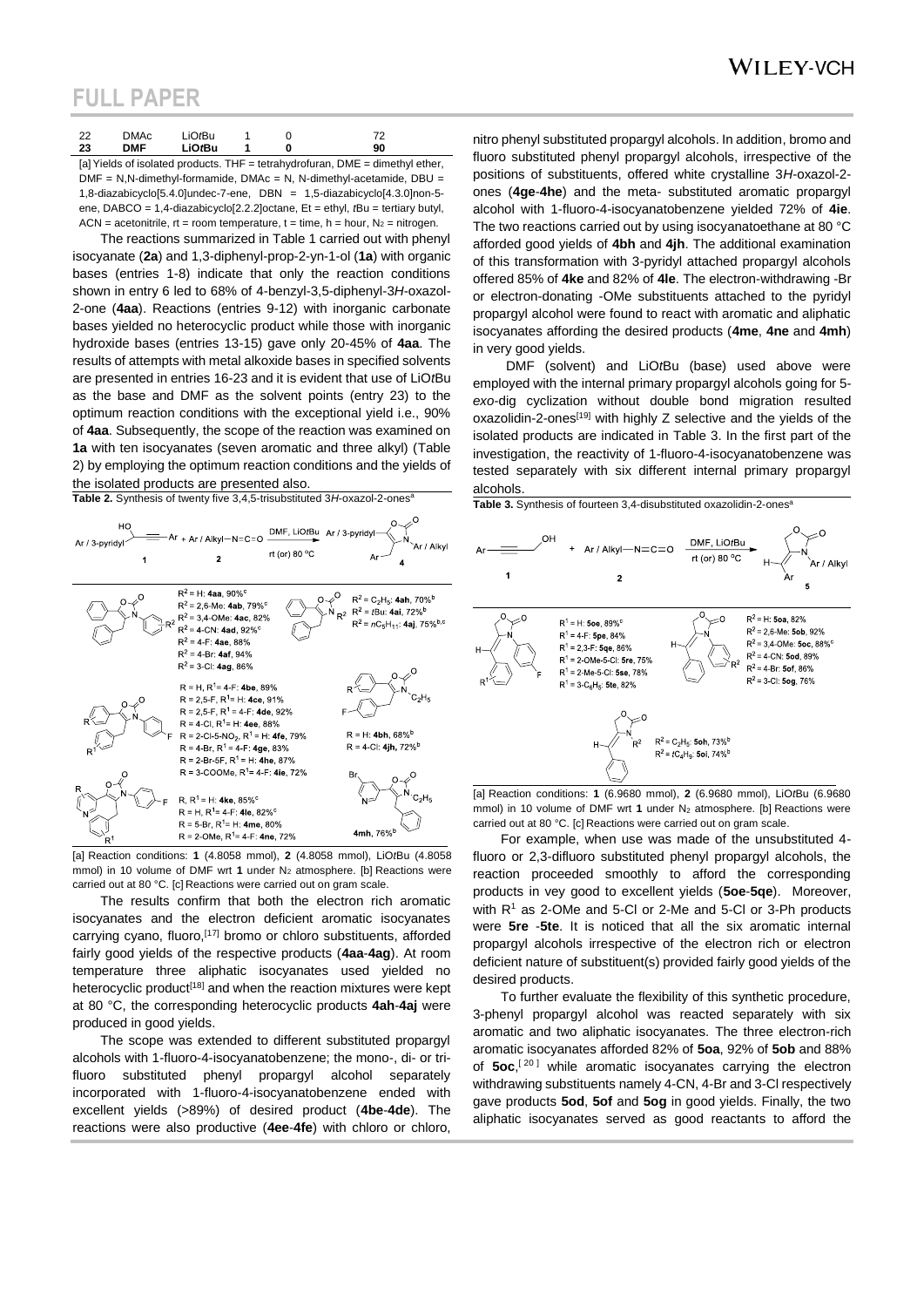## **WILEY-VCH**

## **FULL PAPER**

desired oxazolidin-2-ones **5oh-5oi** in fairly good yields. Based on the above experiments, the possible reaction mechanism embracing coupling and cyclization reaction is proposed in Scheme 1.

**Scheme 1.** Possible reaction mechanism.



Initially LiO*t*Bu deprotonates the OH of a propargyl alcohol and the resulting anion couples with the carbon of the isocyanate group; subsequently the nitrogen anion of the isocyanate cyclizes (via 5-*exo*-dig) with the carbon-2 of the alcohol part and the newly generated carbanion is protonated forming oxazolidin-2-ones. In the case of a secondary propargyl alcohol, the exocyclic double bond is rearranged to give 3*H*-oxazol-2-ones.

In addition, Suzuki coupling reaction has been tested on oxazolon-2-ones carrying Br (Scheme 2).

**Scheme 2.** Suzuki coupling of bromo substituted oxazolon-2-ones with phenyl boronicacid. Reaction conditions: **4** (or) **5** (0.4534 mmol), phenyl boronicacid (0.5441 mmol), Cs<sub>2</sub>CO<sub>3</sub> (0.9068 mmol), Pd<sub>2</sub>(dba)<sub>3</sub> (5 mol%), Xantphos (10 mol%) in 10 volume of 1,4-dioxane wrt **4** or 5 under N<sub>2</sub> atmosphere at 100 °C for 2 h; isolated yield was reported.



Suzuki coupling of bromo compounds **4ge**, **4af** and **5of** with phenyl boronic acid with  $Pd_2$ (dba)<sub>3</sub>, Xantphos, Cs<sub>2</sub>CO<sub>3</sub> in 1,4dioxane afforded moderate yields of **6a**, **6b** and **6c**, respectively (Scheme 2). Impressed by the synthesis by Knolker et al. of isocyanates<sup>[21]</sup> from aniline and Boc anhydride with DMAP base an extension of this approach was conceived to prepare oxazolon-2-ones. As presented in Scheme 3 a solution of Boc anhydride, DMAP, and aniline in DMF at room temperature were stirred for 15 minutes. To this, LiO*t*Bu and propargyl alcohol **1a** (or **1o**) were added and the mixture was stirred at room temperature for 15 h to get the corresponding oxazolon-2-one.



[a] Reaction conditions: di-tert-butyldicarbonate (Boc anhydride) (2.5789), 4 dimethylaminopyridine (DMAP) (2.5789), aniline (2.1491 mmol) in DMF under  $N_2$  atmosphere at room temperature for 15 min. and then were added LiO*t*Bu (2.1491 mmol) and propargyl alcohol (1.7193 mmol) at room temperature for 15 h; isolated yield was reported.

#### **Conclusions**

The new and efficient synthetic procedures have been found for making different 3*H*-oxazol-2-ones and oxazolidin-2-ones. Reactions of equimolar quantities of secondary propargyl alcohol, isocyanate and LiO*t*Bu lead to 5-*exo*-dig cyclization and double bond migration producing good to excellent yields of 3,4,5 trisubstituted 3*H*-oxazol-2-ones. A similar synthetic procedure in the case of primary propargyl alcohols produces 3,4-disubstituted oxazolidin-2-ones with highly Z isomer selective without double bond migration. These synthetic procedures put forth many advantages, irrespective of the electron-withdrawing or electrondonating substituents in the propargyl alcohols or isocyanates, such as quick reaction time, mostly simple room temperature reactions, high functional group tolerance, scalability and significant yield. Suzuki arylation of the bromo substituted oxazol-2-ones, as well as the oxazolidin-2-one was also carried out and moreover an extension reaction was demonstrated for synthesizing oxazolon-2-one.

### **Supporting Information**

Detailed experimental procedures and spectroscopic data, copies of <sup>1</sup>H and <sup>13</sup>C NMR spectra of all compounds, and X-ray structures of the compounds **4ae** and **5oc** are included in the supporting information.

#### **Acknowledgements**

There is no financial support for this work.

**Keywords:** Propargyl alcohol• (Z)-Oxazolidin-2-one•3*H*-Oxazol-2-one•cyclization•rearrangement

**Scheme 3.** Extension reaction for making 4aa and 5oa<sup>6</sup>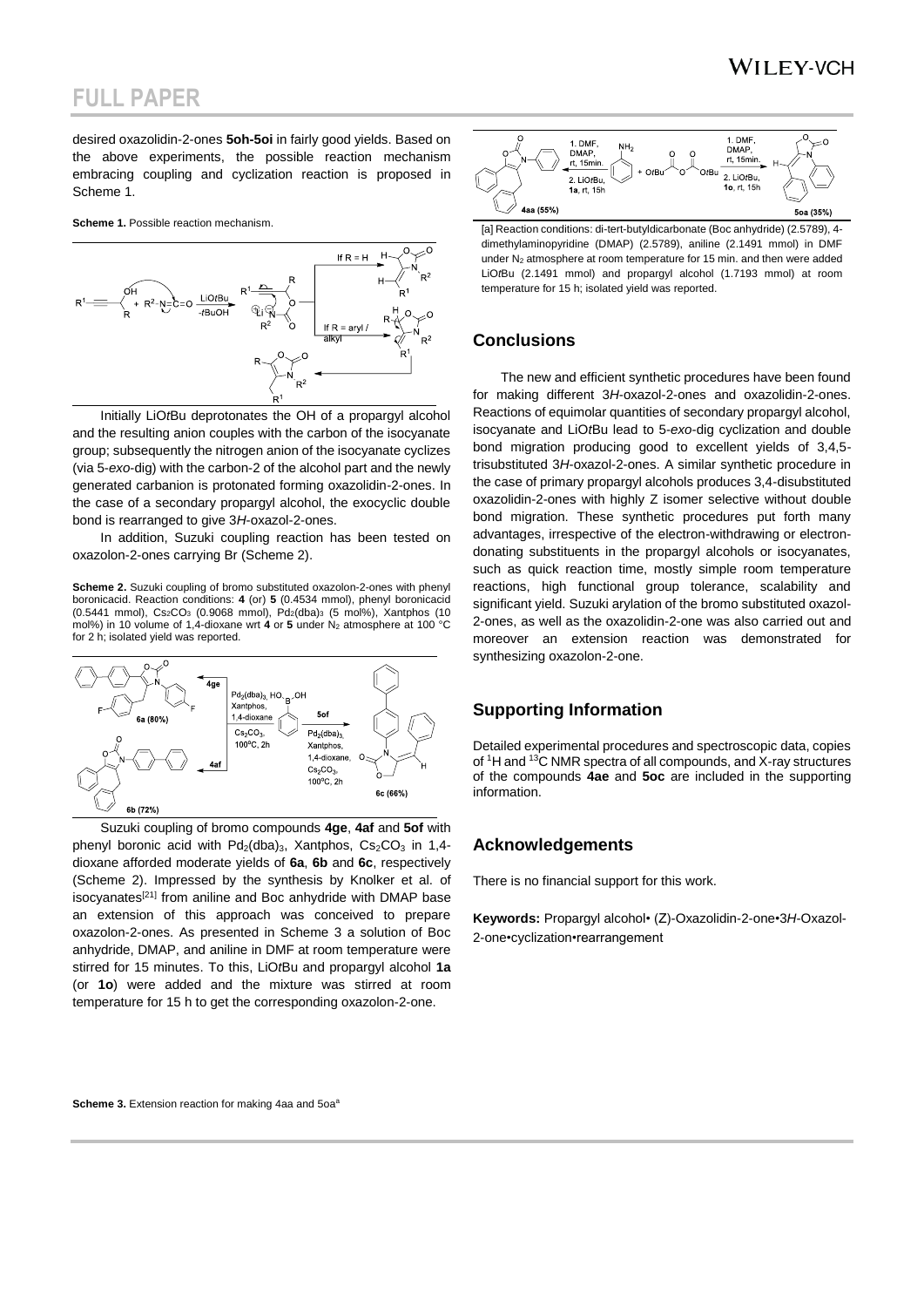# **FULL PAPER**

### **Entry for the Table of Contents** (Please choose one layout)

Layout 1:

# FULL PAPER

Synthesis of 3,4,5-trisubstituted 3*H*oxazol-2-ones and 3,4-disubstituted (Z)-oxazolidin-2-ones from substituted propargyl alcohols and aryl/alkyl isocyanates.

Suzuki coupling

Multi-component reaction



\*Multisubstituted 3*H*-oxazol-2-ones and (Z)-oxazolidin-2-ones

#### Layout 2:

 $\overline{a}$ 

## FULL PAPER

((Insert TOC Graphic here; max. width: 11.5 cm; max. height: 2.5 cm; NOTE: the final letter height should not be less than 2 mm.))

Text for Table of Contents

\*one or two words that highlight the emphasis of the paper or the field of the study

#### **Key Topic\***

*S. Antony Savarimuthu,\*<sup>a</sup>S. Augustine Thomas,<sup>a</sup>D.G. Leo Prakash<sup>b</sup> and Thirumanavelan Gandhi<sup>c</sup>*

*Page No.1 – Page No.4*

**LiO***t***Bu Promoted 5-***Exo***-dig Cyclization of Propargyl Alcohols and Isocyanates for the Synthesis of Multisubstituted 3***H***-Oxazol-2-ones and Oxazolidin-2-ones**

#### **Key Topic\***

*Author(s), Corresponding Author(s)\**

*Page No. – Page No.* **Title**

<sup>[1]</sup> a) N.-H. Nam, Y. Kim, Y.-J. You, D.-H. Hong, H.-M. Kim, B.-Z. Ahn, *Bioorg. Med. Chem. Lett*. **2001**, *11*, 3073-3076; b) E. R. Pereira, M. Sancelme, A. Voldoire, M. Prudhomme, *Bioorg. Med. Chem. Lett*. **1997**, *7*, 2503-2506.

<sup>[2]</sup> a) I. Nomura, C. Mukai, *Org. Lett.* **2002**, *4*, 4301; b) S. P. Fearnley, C. Thongsornkleeb, *J. Org. Chem.* **2010**, *75*, 933; c) S. V. D'Andrea, J. P. Freeman, J. Szmuszkovicz, *J. Org. Chem.* **1990**, *55*, 4356-4358; d) N. Hashimoto, T. Ishizuka, T. Kunieda, *Tetrahedron Lett.* **1994**, *35*, 721; e) S. Bala, M. Saini, S. Kamboj, *Int. J. Chem. Tech. Res*. **2011**, *3*, 1102-1118; f) G. Butora, T. Hudlicky, S. P. Fearnley, A. G. Gum, M. R. Stabile, K. Abboud, *Tetrahedron Lett.* **1996**, *37*, 8155-8158; g) T. Shono, Y. Matsumura, T. Kanazawa, *Tetrahedron Lett*. **1983**, *24*, 4577-4580.

<sup>[3]</sup> R. A. Schnettler, W. D. Jones, G. P. Claxton, United States Patent No: US 4698353, **1987**.

<sup>[4]</sup> V. K. Arora, T. Philip, S. Huang, Y.-Z. Shu, *Drug Metab. Dispos.* **2012**, *40*, 1668.

<sup>[5]</sup> C. Puig, M. I. Crespo, N. Godessart, J. Feixas, J. Ibarzo, J.-M. Jiménez, L. Soca, I. Cardelús, A. Heredia, M. Miralpeix, J. Puig, J. Beleta, J. M. Huerta, M. López, V. Segarra, H. Ryder, J. M. Palacios, *J. Med. Chem.* **2000**, *43*, 214.

<sup>[6]</sup> a) F. M. Istrate, A. K. Buzas, I. D. Jurberg, Y. Odabachian, F. Gagosz, *Org. Lett.* **2008**, *10*, 925; b) G. R. Lenz, C. Costanza, *J. Org. Chem.* **1988**, *53*, 1176- 1183; c) H. Huang, G. He, G. Zhu, X. Zhu, S. Qiu, H. Zhu, *J. Org. Chem.* **2015**, *80*, 3480; d) Z. Lu, W. Cui, S. Xia, Y. Bai, F. Luo, G. Zhu, *J. Org. Chem.* **2012**, *77*, 9871.

<sup>[7]</sup> a) H. Aichaoui, J. H. Poupaert, D. Lesieur, J.-P. Hénichart, *Tetrahedron* **1991**, *47*, 6649-6654; b) R. V. Hoffman, M. C. Johnson, J. F. Okonya, *Tetrahedron Lett.* **1998**, *39*, 1283; c) D. Zárate-Zárate, R. Aguilar, R. I. Hernández-Benitez, E. M. Labarrios, F. Delgado, J. Tamariz, *Tetrahedron* **2015**, *71*, 6961.